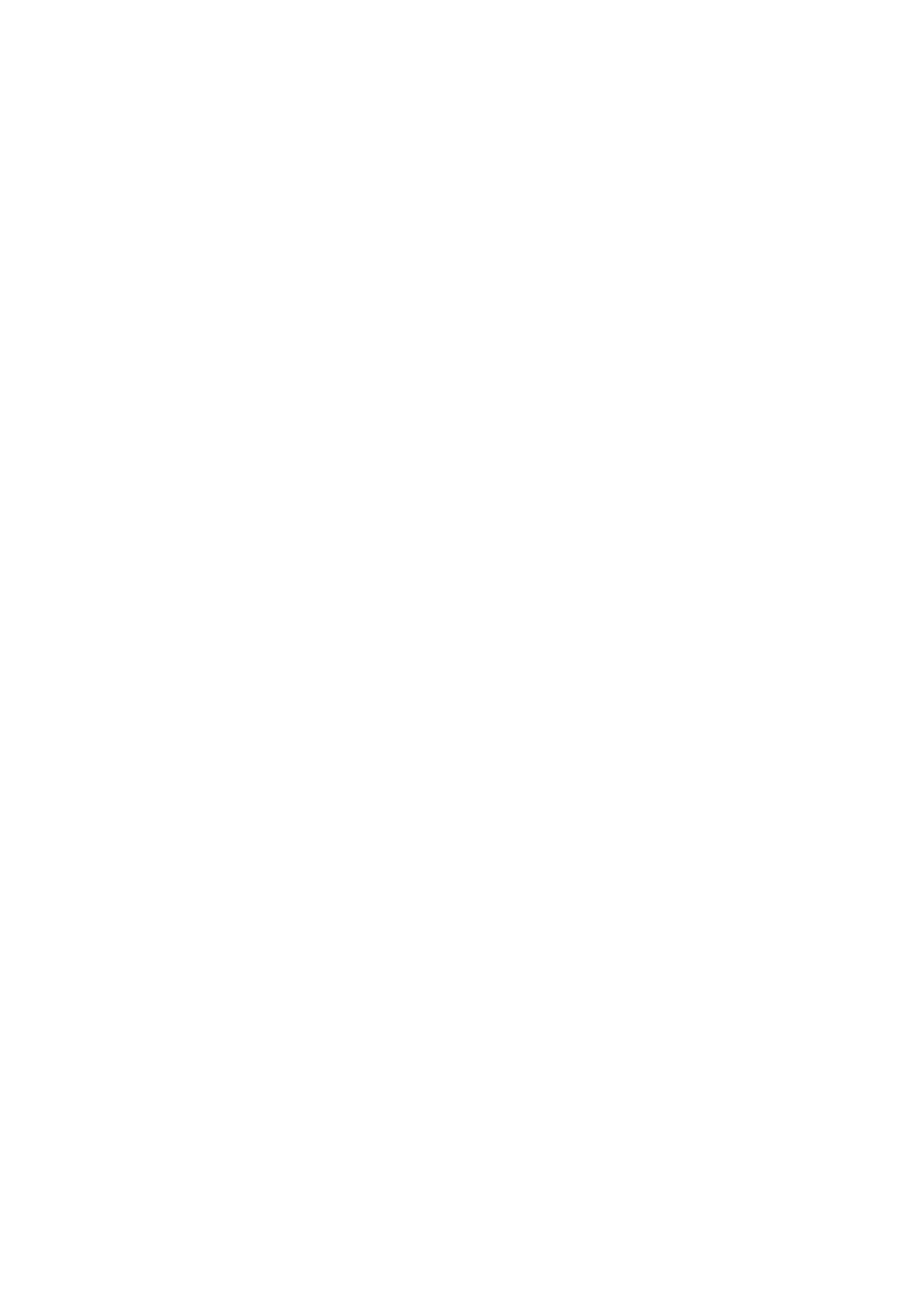child's immature and growing body.

. Emotional Abuse: the persistent emotional ill treatment of a young person, likely to cause severe and lasting adverse effects on the child's emotional development. It may involve telling a young person they are useless, worthless, unloved, inadequate or valued in terms of only meeting the needs of another person. It may feature expectations of young people that are not appropriate to their age or development. It may cause a young person to be frightened or in danger by being constantly shouted at, threatened or taunted which may make the young person frightened or withdrawn.

. Ill treatment of children, whatever form it takes, will always feature a degree of emotional abuse.

. Emotional abuse in filming may occur when a young person is asked to relate unpleasant experiences or make self-incriminating statements on video or audio recordings, or is expected to perform at levels that are above their capability.

. Other forms of emotional abuse could take the form of allowing children or young people to undermine their own dignity by recording them name calling, bullying or using the camera or audio recordings to spread rumours.

. Planned Industry filming shoots will be designed to prevent children and young people from disclosing information that could be held against them at any time in the future (e.g. lead to future employment discrimination), or cause them future discomfort or embarrassment (ghosts that come back to haunt them).

During film editing, further scrutiny will be applied to ensure all material which could cause children or young people under 18 discomfort, embarrassment or future negative repercussions, is excluded from the film.

. Bullying may come from another young person or an adult. Bullying is defined as deliberate hurtful behaviour, usually repeated over a period of time, where it is difficult for those bullied to defend themselves. There are four main types of bullying.

. It may be physical (e.g., hitting, kicking, slapping), verbal (e.g., racist or homophobic remarks, name calling, graffiti, threats, abusive text messages), emotional (e.g., tormenting, ridiculing, humiliating, ignoring, isolating form the group), or sexual (e.g., unwanted physical contact or abusive comments).

. In the media, bullying may arise when a parent or film maker (producer, director, camera or audio operator) pushes the young person too hard to disclose certain information or perform to a desired standard.

. Neglect occurs when an adult fails to meet the young person's basic physical and/or psychological needs, to an extent that is likely to result in serious impairment of the child's health or development. For example, failing to provide adequate food, shelter and clothing, failing to protect from physical harm or danger, or failing to ensure access to appropriate medical care or treatment.

. Neglect in interviewing and filming could occur when the personnel present do not keep the young person/people safe, or expose them to undue cold/heat or unnecessary risk of injury.

. Sexual Abuse occurs when adults (male and female) use children to meet their own sexual needs.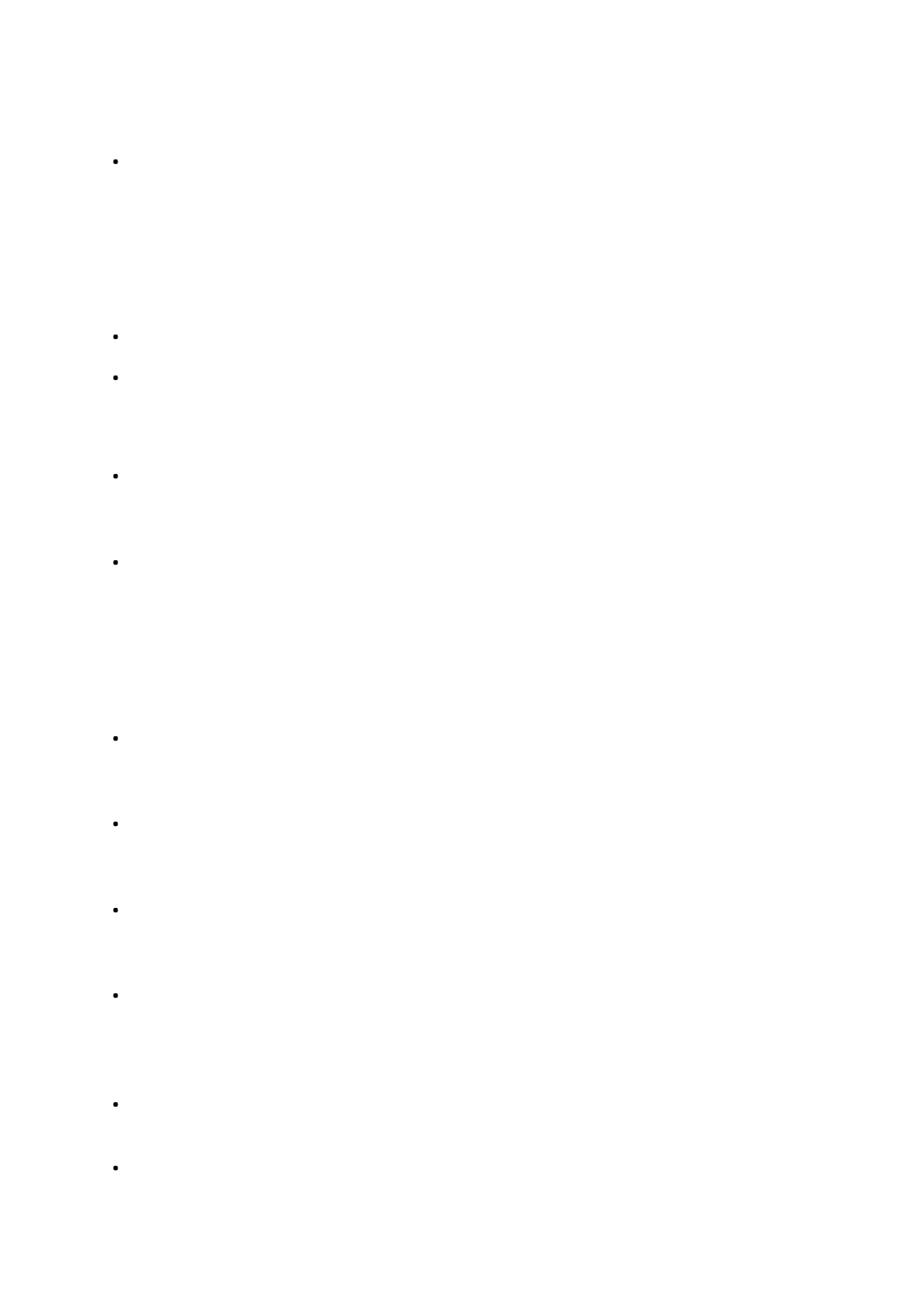This could include full sexual intercourse, masturbation, oral sex, anal intercourse and fondling. Showing young people pornography or talking to them in a sexually explicit manner are also forms of sexual abuse.

. The Industry requires that children and young people aged under 16, and those aged under 18 who

are looked after by local authorities or are under a court order, are only interviewed and recorded in the presence of 2 or more Industry personnel. The FMI requires that a parent or legal guardian of any child aged under 16, signs a consent form permitting the FMI to interview and/or film the child prior to the child being interviewed and/or filmed.

## 4. Indicators of Abuse

Even for those experienced in working with child abuse, it is not always easy to recognise a situation where abuse may occur or has already taken place. Most people are not experts in such recognition, but indications that a child is being abused may include one or more of the following:

. Unexplained or suspicious injuries such as bruising, cuts or burns, particularly if situated on a part of the body not normally prone to such injuries

- . An injury for which an explanation seems inconsistent
- . The young person describes what appears to be an abusive act involving them
- . Another young person or adult expresses concern about the welfare of a young person

unexplained changes in a young person's behaviour e.g., becoming very upset, quiet, withdrawn or displaying sudden outbursts of temper

- .Inappropriate sexual awareness engaging in sexually explicit behaviour
- . Distrust of adult's, particularly those whom a close relationship would normally be expected
- . Difficulty in making friends

. Being prevented from socialising with others displaying variations in eating patterns including over eating or loss of appetite

. Losing weight for no apparent reason, becoming increasingly dirty or unkempt

Signs of bullying include:

. Behavioural changes such as reduced concentration and/or becoming withdrawn, clingy, depressed, tearful, emotionally up and down.

. An unexplained drop off in performance

. Physical signs such as stomach aches, headaches, difficulty in sleeping, bed wetting, scratching and bruising, damaged clothes, bingeing e.g., on food, alcohol or cigarettes

. A shortage of money or frequent loss of possessions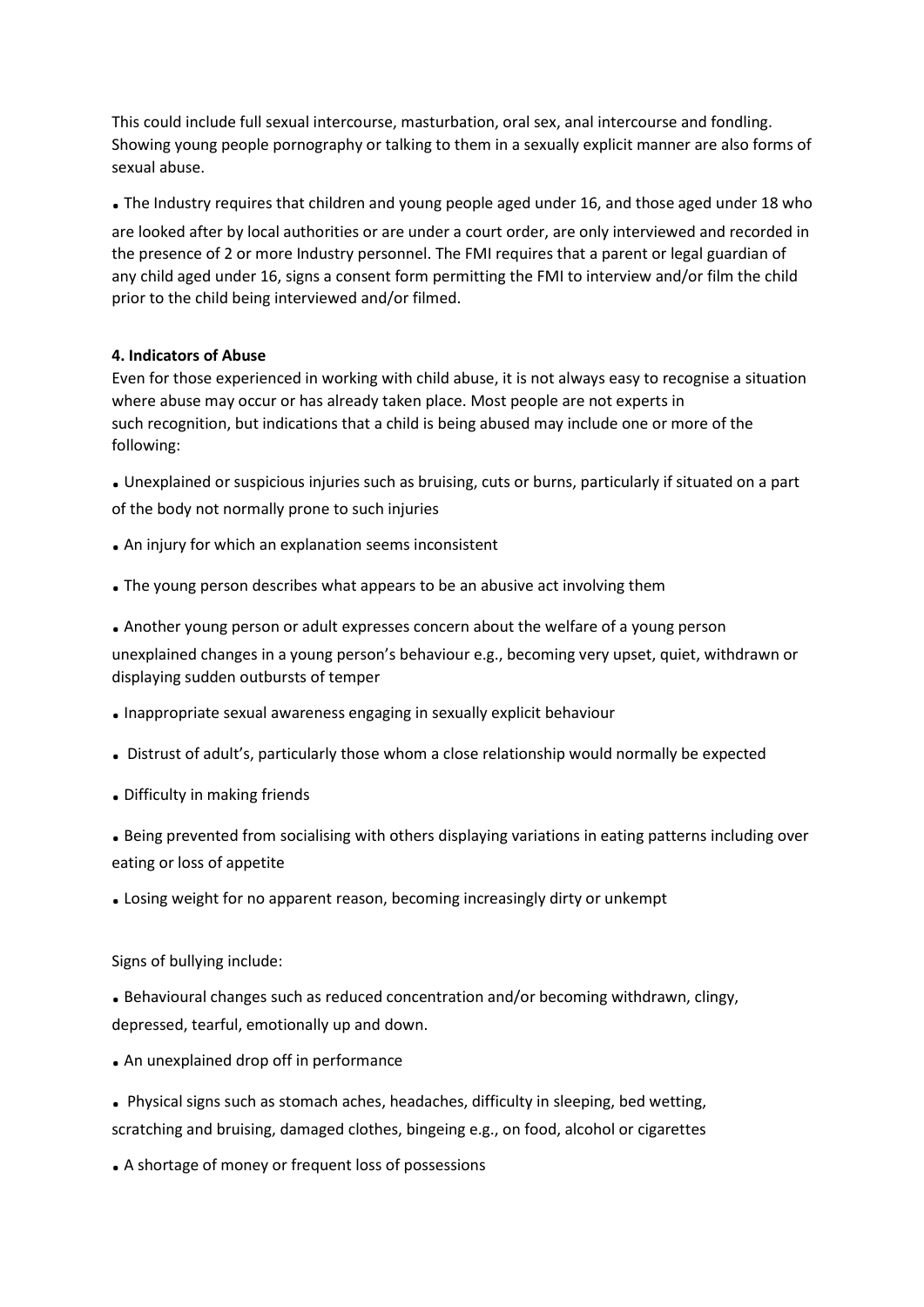. It must be recognised that the above list is not exhaustive, but also that the presence of one or more of the indications is not proof that abuse is taking place. It is NOT the responsibility of those working in FMI to decide that child abuse is occurring. It IS their responsibility to act on any concerns.

## 5. Use of Photographic/Filming Equipment at Group or Public Events

There is evidence that some people use filming events as an opportunity to take inappropriate photographs or film footage of young people. All Industry personnel should be vigilant and any concerns should be reported.

All parents should be made aware, and required to give their consent when Industry personnel use recording equipment to record their child even if only in crowd scenes e.g. during a lesson in a class room.

## 6. Responding to Suspicions and Allegations

#### 6.1 Introduction

It is not the responsibility of anyone working in FMI in a paid or unpaid capacity to decide whether or not child abuse has taken place. However there is a responsibility to act on any concerns through contact with the appropriate authorities so that they can then make inquiries and take necessary action to protect the young person. This applies BOTH to allegations/suspicions of abuse occurring within the industry and to allegations/suspicions that abuse is taking place elsewhere. This section explains how to respond to allegations/suspicions.

#### 6.2 Receiving Evidence of Possible Abuse

. We may become aware of possible abuse in various ways. We may see it happening, we may suspect it happening because of signs such as those listed in sections 2.3 & 3 of this document, it may be reported to us by someone else or directly by the young person affected.

.In the last of these cases, it is particularly important to respond appropriately. If a young person says or indicates that they are being abused, you should:

- . Stay calm so as not to frighten the young person
- . Reassure the child that they are not to blame and that it was right to tell
- . Listen to the child, showing that you are taking them seriously
- . Keep questions to a minimum so that there is a clear and accurate understanding of

what has been said. The law is very strict and child abuse cases have been dismissed where it is felt that the child has been led or words and ideas have been suggested during questioning. Only ask questions to clarify inform the child that you have to inform other people about what they have told you. Tell the child this is to help stop the abuse continuing.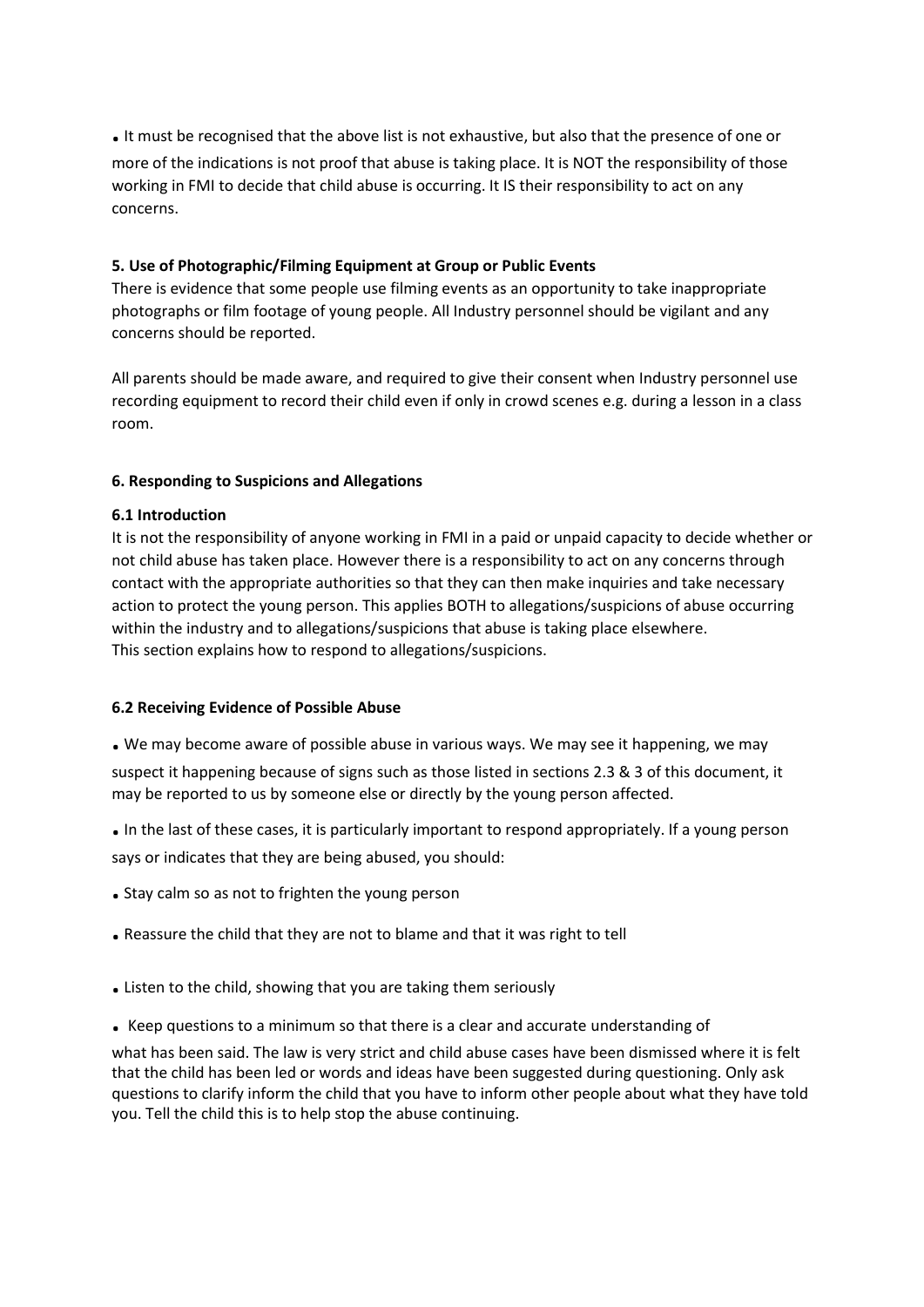#### 6.3 Safety of the child is paramount

.If the child needs urgent medical attention call an ambulance, inform the doctors of the concern and ensure they are made aware that this is a child protection issue

- . Record all information
- . Report the incident to the relevant Industry Officials
- . To ensure that information is as helpful as possible, a detailed record should always be made at

the time of the disclosure/concern. In recording you should confine yourself to the facts and distinguish what is your personal knowledge and what others have told you. Do not include your own opinions.

Information should include the following:

The child's name, age and date of birth

The child's home address and telephone number.

## 6.4 Reporting the Concern

. All suspicions and allegations MUST be reported appropriately. It is recognised that strong emotions can be aroused particularly in cases where sexual abuse is suspected or where there is misplaced loyalty to a colleague. It is important to understand these feelings but not allow them to interfere with your judgement about any action to take.

. The Industry expects its members and staff to discuss any concerns they may have about the

welfare of a child immediately with the person in charge and subsequently to check that appropriate action has been taken.

. As mentioned previously in this document the FMI are not child protection experts and it is not

their responsibility to determine whether or not abuse has taken place. All suspicions and allegations must be shared with professional agencies that are responsible for child protection. Social services have a legal responsibility under The Children Act 1989 to investigate all child protection referrals by talking to the child and family (where appropriate), gathering information from other people who know the child and making inquiries jointly with the police. NB: If there is any doubt, you must report the incident: it may be just one of a series of other incidences which together cause concern

## Contact details

Nominated child protection lead Name: CAROL GILBY

Phone: Tel No: 01773775348

Email: ek@empirekidsofficial.com

# NSPCC Helpline 0808 800 5000 We are committed to reviewing our policy and good practice annually.

Further links can also be viewed on our website.